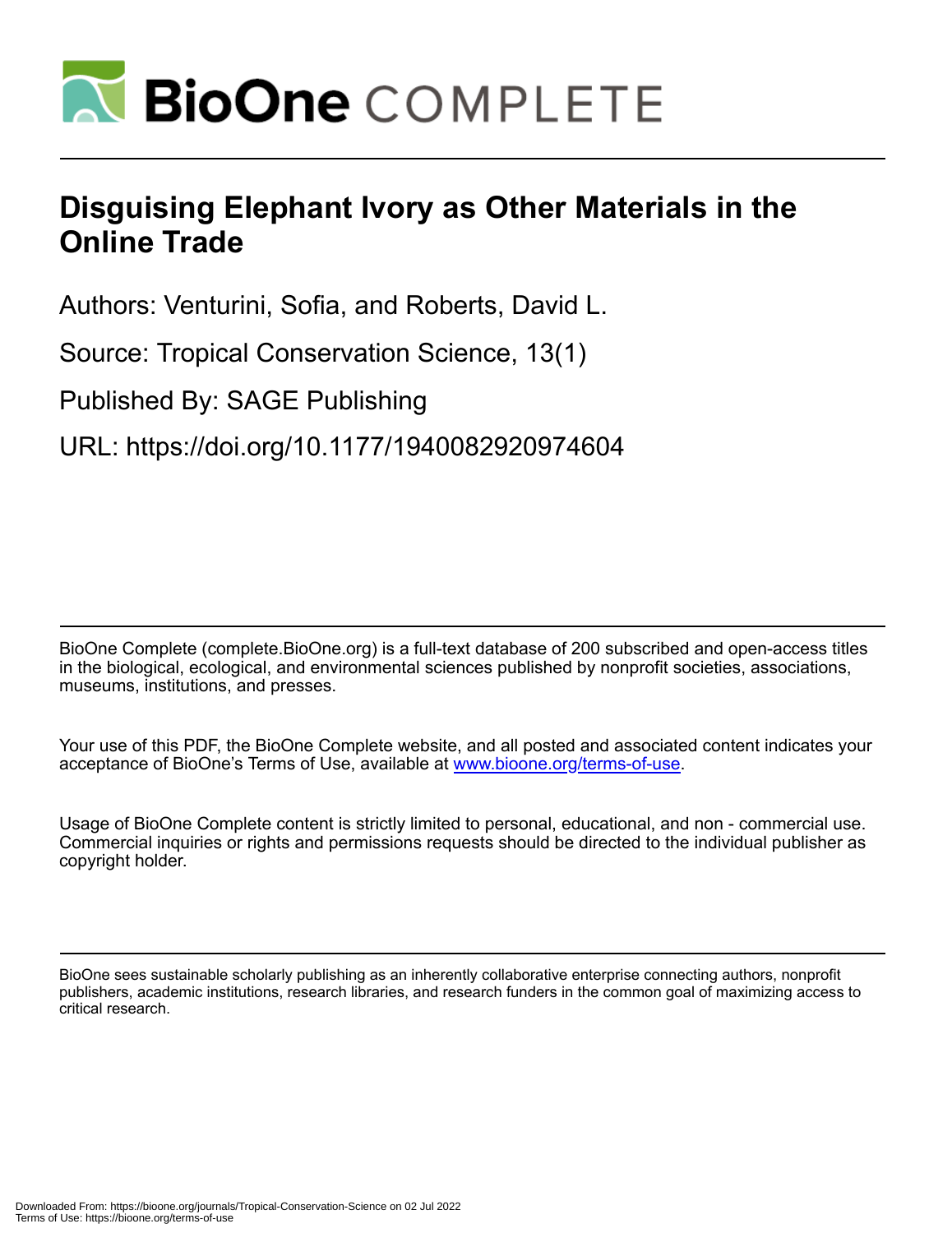# Disguising Elephant Ivory as Other Materials in the Online Trade

Tropical Conservation Science Volume 13: 1–8  $©$  The Author(s) 2020 [DOI: 10.1177/1940082920974604](http://dx.doi.org/10.1177/1940082920974604) <journals.sagepub.com/home/trc>



Sofia Venturini<sup>1</sup> and David L. Roberts<sup>1</sup> <sup>®</sup>

#### Abstract

Despite efforts of law enforcement, tech companies and other stakeholders, the illegal online trade in wildlife products continues to increase. A particular problem in tackling this online illicit trade is the misdescription of item materials, making the search for internationally CITES regulated materials, such as elephant ivory, challenging. We investigated the issue of misrepresentation of materials in item descriptions by studying the trade in netsuke, carved objects, attached to the cord of the kimono, originally from 17th century Japan, that are often made of elephant ivory. The study, conducted on the online marketplace, eBay, in the United Kingdom, shows that elephant ivory is still sold in spite of eBay's policy on ivory. While the netsuke trade is small, elephant ivory was most frequently described as cow bone. Our results also indicated that, among the items identified as elephant ivory, only a small fraction were actually detected and removed by eBay. To discourage the sale of ivory items, eBay should increase its efforts to implement its policy banning the trade in ivory. Further, eBay could consider additional restrictions on the range of words that can be used by the vendors in all of the item listing fields.

#### Keywords

CITES, cyber-crime, e-commerce, enforcement, wildlife trade, policy

Since the beginning of the 21st century, there has been a resurgence in the demand for illegal wildlife and its products (Grieser-Johns & Thomson, 2005; Nellemann et al., 2016). This has resulted in a multi-billion-dollar transnational industry, potentially ranked fourth among the most lucrative illicit trades (Nellemann et al., 2016; Warchol, 2004). Initiatives have been developed to curtail this illicit trade since the early 2010s, with a renewed focus arising from the COVID-19 pandemic, due to the potential for emerging infectious diseases arising from the trade. The trade in illegal wildlife not only impacts the target species but also local economies, societies and the environment (Haken, 2011; Karesh et al., 2005). Among the many species threatened by the illegal wildlife trade, concerns have been raised over the rapid decline in African elephant populations (*Loxodonta afri*cana) due to the dramatic rise in the demand for ivory products (Bennett, 2015; Maisels et al., 2013).

For centuries elephant ivory has been regarded as a luxury commodity, often associated with status and wealth, especially among Asian cultures (Somerville, 2017; Stiles, 2004, UNEP et al., 2013). Despite the

Convention on International Trade in Endangered Species of Wild Fauna and Flora's (CITES) ban on the international commercial sales of elephant ivory since 1990, the exploitation of African and Asian elephants for their ivory is still an on-going threat (Milliken et al., 2016). Killings of elephants for their ivory reached a peak between 2011 and 2013, as well as the continued illegal trade in other wildlife, leading to the first London Conference on Illegal Wildlife Trade that aimed to develop a coordinated commitment to tackling the illegal wildlife trade (Wittemyer et al., 2014).

The increased focus on the illegal wildlife trade, the expansion of internet access and subsequent growth of

<sup>1</sup>Durrell Institute of Conservation and Ecology, School of Anthropology and Conservation, University of Kent, Kent, UK

Received 15 September 2020; Accepted 28 October 2020

#### Corresponding Author:

Sofia Venturini, Durrell Institute of Conservation and Ecology, School of Anthropology and Conservation, Marlowe Building, University of Kent, Canterbury, Kent CT2 7NR, UK. Email: [sof.venturini@gmail.com](mailto:sof.venturini@gmail.com)

Creative Commons CC BY: This article is distributed under the terms of the Creative Commons Attribution 4.0 License (https:// creativecommons.org/licenses/by/4.0/) which permits any use, reproduction and distribution of the work without further permission provided the original work is attributed as specified on the SAGE and Open Access pages (https://us.sagepub.com/en-us/nam/open-access-at-sage).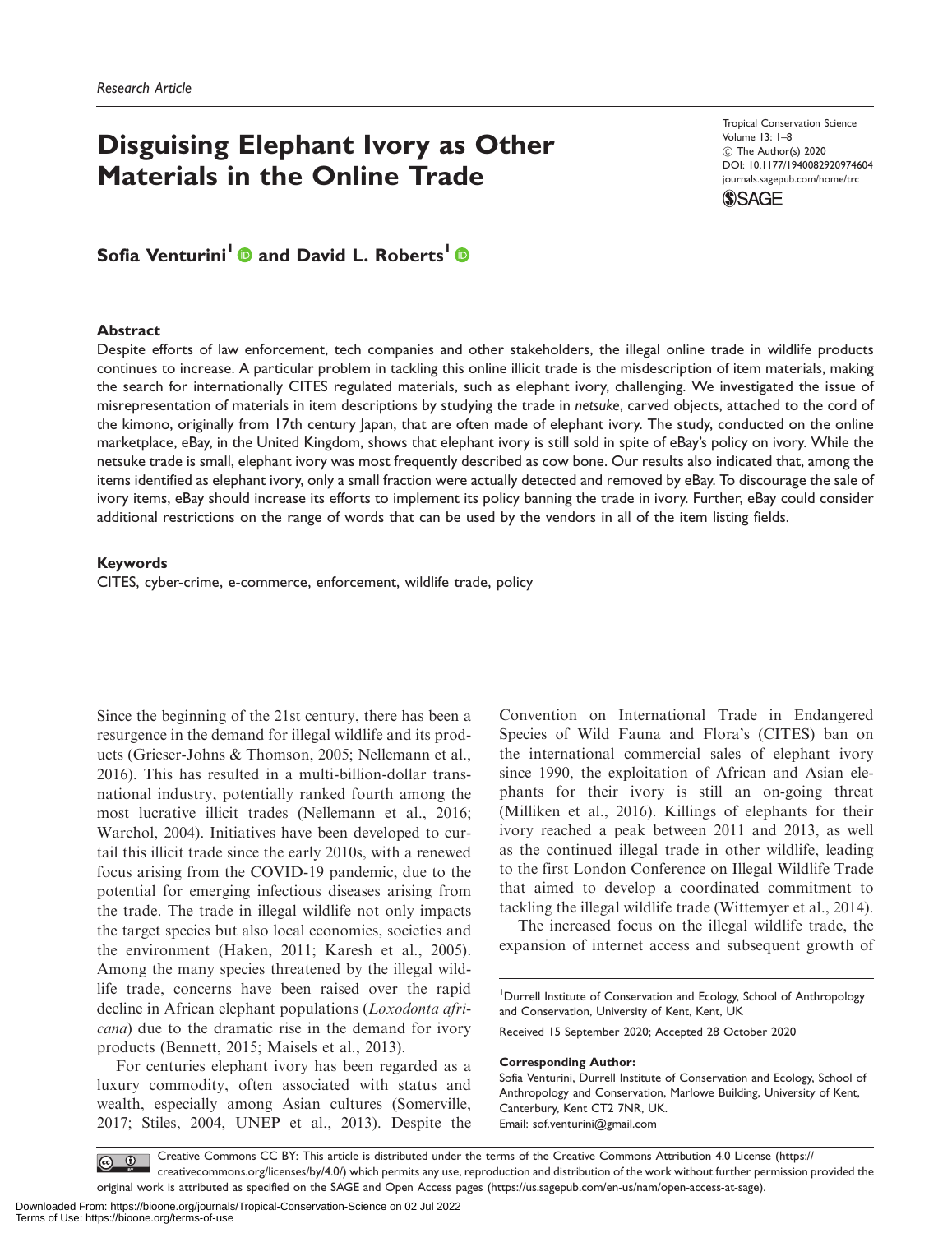online markets have led to a rapid increase in online trade by facilitating peer to peer exchange across e-commerce and social media platforms (Kramer et al., 2017; Yu & Jia, 2015). Open 24/7, e-commerce and social media platforms provide new and easier routes to advertise illegal wildlife and its products with an increased level of anonymity (Kramer et al., 2017; McCrea-Steele, 2017). Among the many e-commerce platforms, eBay has been identified as a significant channel for sales of potentially illegal wildlife (e.g. Alfino & Roberts, 2020; Hernandez-Castro & Roberts, 2015; IFAW, 2007). During an investigation, the International Fund for Animal Welfare (IFAW, 2007) identified 400 elephant ivory items for sale on this platform in the UK. Consequently, in 2008 eBay was the first online marketplace that pledged to ban the sale of ivory on its site (Coghlan, 2008). However, ivory continues to be sold on eBay despite the company policy that bans the sale of any products from threatened or CITES Appendix I animals and specifically mentions ivory products (Alfino

& Roberts, 2020; Hernandez-Castro & Roberts, 2015). The number of online advertisements displaying elephant ivory as well as other animal products has, over the years, increased exponentially (ICPO-INTERPOL & IFAW, 2013; Krishnasamy & Stoner, 2016, Lau et al., 2016). Due to the internet's ability to reach a wide audience, difficulties in prosecutions, presence of legislative loopholes, insufficient enforcement and limited capacity to conduct online monitoring, it has made tackling the online trade challenging (Hernandez-Castro & Roberts, 2015; ICPO-INTERPOL & IFAW, 2014; Lau et al., 2016). This is further exacerbated through the continuous mutation of the online trade, hindering detection and resulting in enforcement agencies having to constantly adapt their monitoring to identify illicit online traders (Yu & Jia, 2015).

Detecting illegal sales of ivory items is particularly difficult as the word "ivory" can be used to describe a colour as well as the material (e.g. elephant, walrus and hippo) and its substitutes (e.g. vegetable ivory) (Hernandez-Castro & Roberts, 2015; Yeo et al., 2017). Due to the increased efforts to curb the trade in elephant ivory, vendors have adopted the use of code words to disguise the sale of often illicit items (Alfino & Roberts, 2020). This makes tackling this illicit trade even more challenging for enforcement agencies (Alfino & Roberts, 2020; Yu & Jia, 2015).

Netsuke are small carved objects, used in Japan to prevent the inro (a small decorative container hanging from the kimono cord) from slipping off (St Aubyn, 1987). Today, they are traded as a collector's item with the largest international markets in the EU, the UK and USA (Milhaupt, 2009). Traditionally, netsuke were made of either wood or elephant ivory. However, with the implementation of ivory trade regulations after 1989,

netsuke carvers started using other materials as substitutes, such as other animal ivories (including walrus and mammoth ivory), porcelain or vegetable ivory (Milhaupt, 2009; St Aubyn, 1987). Modern cheaply manufactured reproductions of netsuke made of synthetic ivory substitutes (e.g. resin and celluloid) can also be found on sale (Milhaupt, 2009). Recent studies into ivory markets have often reported the presence of netsuke made of ivory on display in retail shops (Kramer et al., 2017; Lau et al., 2016).

Given the use of code words, often based on substitute materials, to disguise the online trade in elephant ivory, this study focuses on a particular item that is likely to contain elephant ivory, netsuke. In this study we aimed to: a) determine the extent of the trade of netsuke containing elephant ivory on eBay UK; b) identify the frequency with which netsuke made of elephant ivory are advertised as other materials; c) determine the frequency with which eBay ends listings of items made of elephant ivory in accordance with their policy.

# **Methods**

This study received ethical approval from the Research and Ethics Committee of the School of Anthropology and Conservation, University of Kent.

# Data Source and Acquisition

For the purpose of this study, eBay was chosen as the study website, as recent studies have shown that the trade in elephant ivory is still on-going in spite of the company's policy (Alfino & Roberts, 2020; Hernandez-Castro & Roberts, 2015; Kramer et al., 2017). Specifically, searches were conducted on eBay UK (ebay.co.uk) using the term "netsuke". The results were then narrowed to the category "Antiques" with item location set to "Worldwide".

Item details were recorded on the 17th March 2018, a Saturday; a day after what has been found by previous research to be the weekly peak for advertisements uploading (Yeo et al., 2017). Those items identified as being made of elephant ivory were then revisited a month later (17th of April 2018) to determine whether they had either been removed (it was not possible to determine whether the listing was removed by the sellers or eBay), sold, gone unsold or were still advertised.

It should be noted that each posting was considered to represent a single data point even when a group of items was sold within a single advertisement. This measure was taken as the objective of the study was not to report quantities of ivory but to represent the level of incorrect identification of materials, and for each advertisement, only one box was present containing materials under the structure of eBay's website.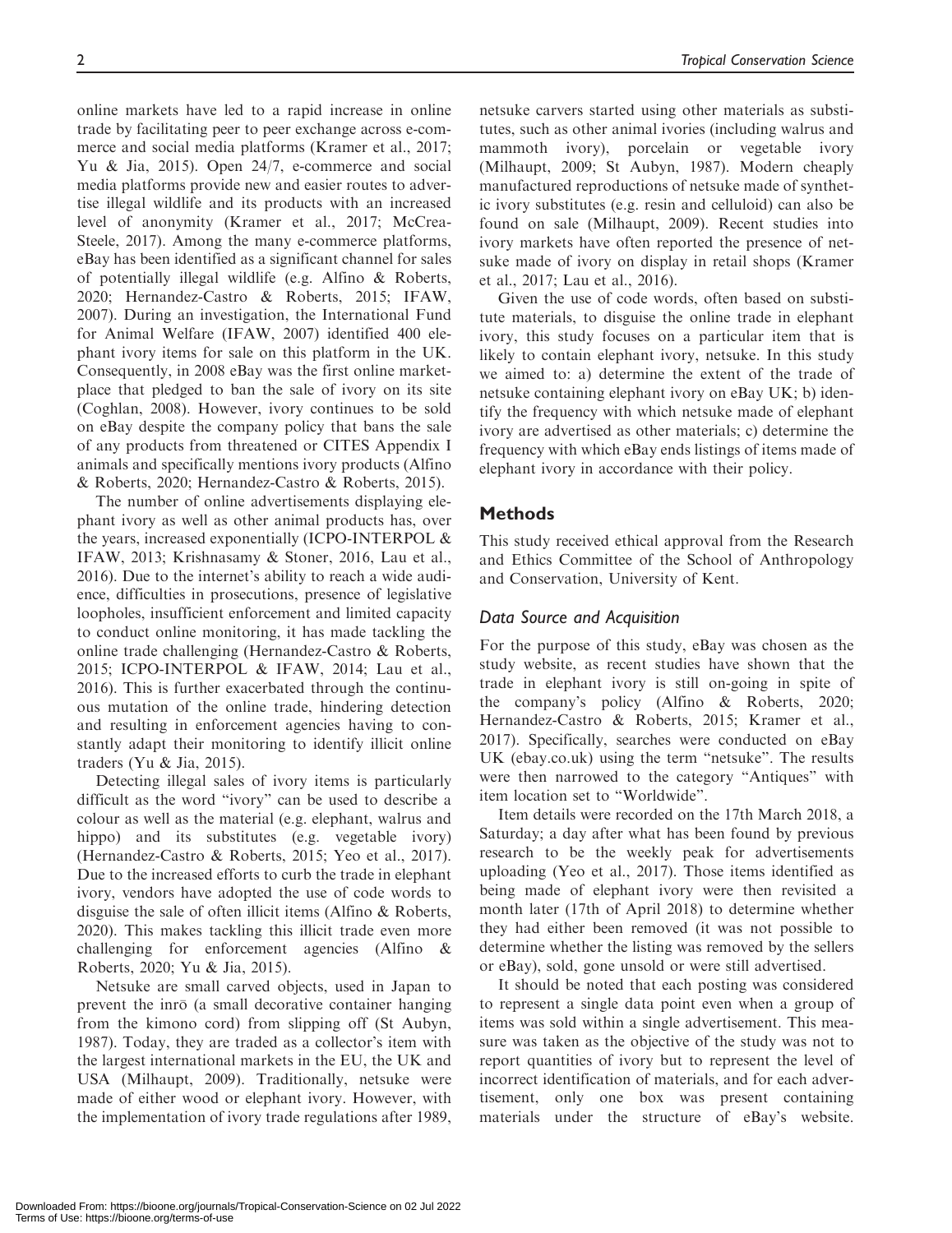Only advertisements containing the object name "netsuke" in the "product type" and/or "title" field box were selected. Items advertised as netsuke but were not specifically netsuke (e.g. books on netsuke), were excluded. Finally, duplicate items were removed. The dataset comprised a total of 3,214 items.

As mentioned previously, netsuke were chosen as the focus of the study to circumvent the problem of identifying code words and phrases used by sellers to describe elephant ivory objects online. As highlighted by previous studies (Alfino & Roberts, 2020; IFAW, 2014; Yu & Jia, 2015), code words may change creating problems around detection. By using the word "netsuke", an object typically made of elephant ivory, as a search term, we aim to overcome the issue of unknown code words.

### Visual Identification of Items Material

The attributes of advertisements considered the most relevant to this study were the title, item description, items specific ("primary material") and item images. Given that it was not possible or ethically desirable to obtain the physical objects for analysis, the most reliable indicator for the identification of elephant ivory, Schreger lines, were used (Espinoza et al., 1992). Elephant ivory's Schreger lines are a unique pattern derived from concentric circles that overlap to form a cross-hatched pattern with an angle of  $>115^\circ$  in the cross-section. Elephant ivory differs from that of mammoth ivory where the Schreger lines cross to form an angle of  $\langle 90^\circ \rangle$ . Photographs present in advertisements were visually inspected to identify whether the item was made of elephant ivory.

To increase the effectiveness of the detection and narrow the biases, other types of ivories (e.g. walrus, whale and hippopotamus) were identified through their distinctive cross-sections (e.g. walrus ivory has concentric rings in the cementum and marbled secondary dentine), bones and antlers (Espinoza et al., 1992). As the study focused solely on the recognition of elephant ivory, items were grouped into four categories to take into account the degree of uncertainty in identifying the materials from images:

Category 1 (C1): Highly likely to be elephant ivory  $-$ Schreger lines clearly visible in multiple sections on the netsuke;

Category 2 (C2): Likely elephant ivory – Schreger lines clearly visible, but only in a single section of the netsuke;

Category 3 (C3): Suspected elephant ivory – Schreger lines not clearly visible, only faintly discernible;

Category 4 (C4): Possible elephant ivory – Schreger lines not visible due to poor image quality, but the item appearance looked like elephant ivory (based on colour and texture).

Additional categories were defined for the other materials encountered: (a) "Other ivories" (a generic category), which included those items that appeared to be similar to animal ivory, but a more precise identification was not possible; (b) "walrus ivory"; (c) "mammoth ivory"; (d) "hippopotamus ivory"; and (e) "whale ivory". For items that were made of natural substitutes, two categories were used: (f) "bones" including antler; and (g) "nut" including tagua nut and walnut. Finally, two categories were identified for manufactured ivory substitutes: (h) "artificial substitutes" including celluloid and resin; and (i) "other materials" such as stones and porcelains. Those items that could not be readily identified were classified as "unknown" (j).

Cohen's kappa analysis was conducted in order to assess the consistency specifically in the identification of elephant ivory (Cohen, 1968). The analysis was carried out by the author and another researcher, who had some experience in elephant ivory identification from images, based on a sample of 100 items from the entire dataset.

## **Results**

# Cohen's Kappa Analysis

Cohen's kappa analysis showed a moderate level of agreement (k = 0.54, p < 0.01, n = 100) in the identification of elephant ivory and non-elephant ivory among the two graders. Of the 17 items found to be elephant ivory (out of a 100 items sample), the two graders agreed on 11 of them. The difference in the use of the categories, however, was due to the different familiarity of the two researchers with the recognition and identification of Schreger lines. After discussion, a second analysis was conducted, which resulted in a good level of agreement (14 out of 17 identified elephant ivory items) between the two graders ( $k = 0.84$ ,  $p < 0.01$ ,  $n = 100$ ).

### Material Identification

Each of the 3,214 items was grouped according to the materials reported by the vendors on the primary material field on eBay. The majority of items on sale were described as "wood"  $(67.3\%, n=2,162)$ . The second most frequent category was the general category "bone" (16.0%,  $n = 512$ ), comprising of "cow bone", "ox bone", "water buffalo bone" and "stag antler". For  $6.3\%$  (n = 201) the material was not provided (Figure 1). Items openly sold as fangs, mammoth tusk, whale baleen or walrus made up only  $0.1\%$  (n = 11) of the overall items (Figure 1). Finally, only one vendor listed an item as ivory (reported as "IVERY"). None of the vendors listing elephant ivory items  $(n = 144)$  displayed details of having an Article 10 certificate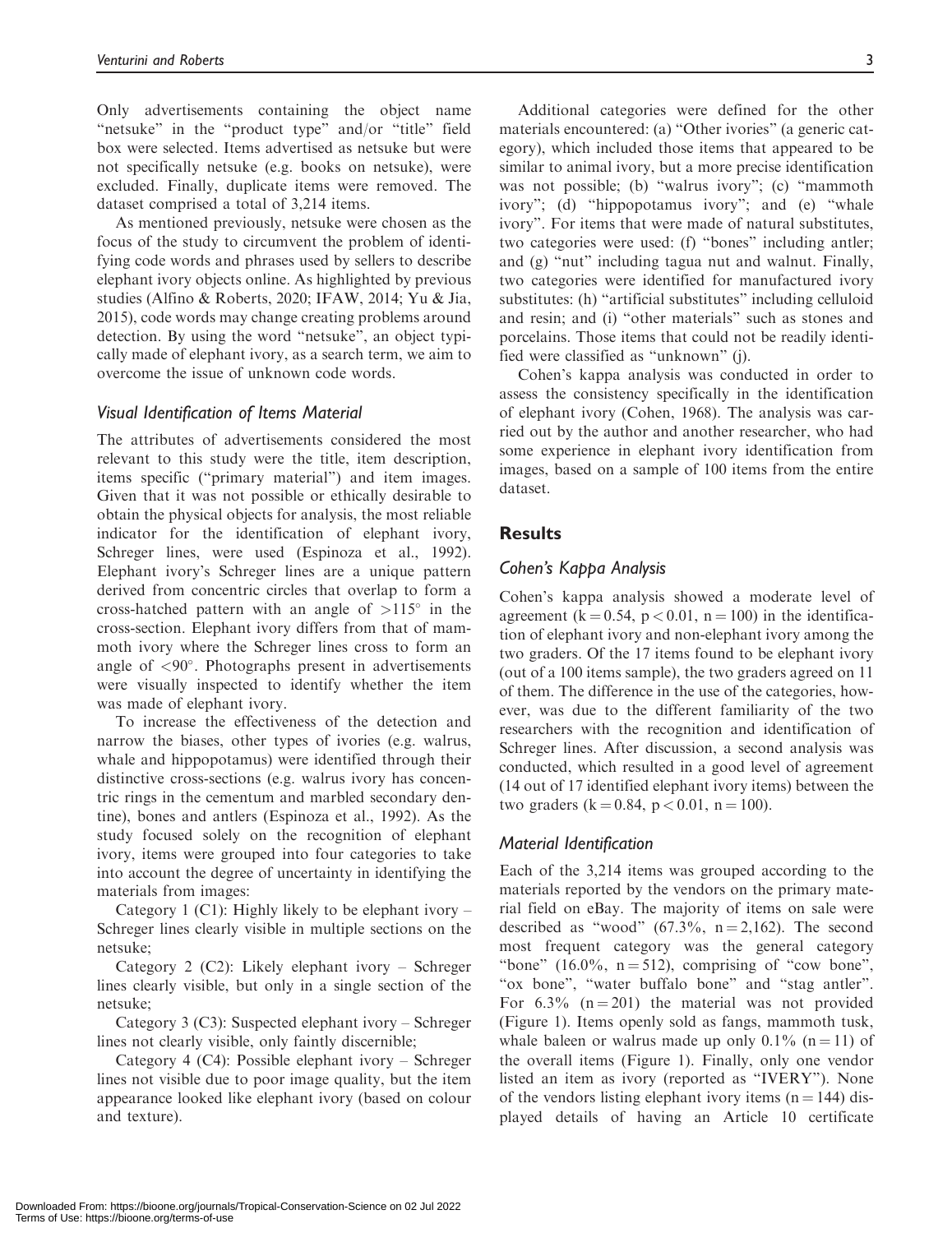

Figure 1. Percentage of Materials Found on Ebay Based on Ebay Sellers (White) and Author (Red) Identification. Categories were created by the author. Elephant ivory (EI) has been divided into four categories that take into account the uncertainty of identifying elephant ivory through images (C1 being highly likely to be elephant ivory, and C4 possible elephant ivory but poor image quality).

(according to Council Regulation No. 338/97 Annex A of the EU Wildlife Trade Regulations as part of the CITES regulations implemented by the EU). While only one vendor displayed a certificate of authenticity, even though the item was not in accordance with CITES regulations.

Of the items classified by the authors (rather than as described by sellers on eBay),  $61.9\%$  (n = 1,988) were categorised as "wood", while  $8.3\%$  (n = 258) as "bone" (Figure 1). Of the 144 items (4.9%) identified as either likely (C1 and C2) or suspected (C3 and C4) elephant ivory,  $50.0\%$  (n = 72) were considered likely to be elephant ivory (C1 and C2) (Figure 1). Finally, 4.8%  $(n = 153)$  of the total number of items were identified as made of "other ivories" (generic category), 1.0%  $(n = 31)$  as "mammoth ivory" and 0.6%  $(n = 20)$  as "whale ivory".

## Comparison of the Identified Items

To understand what materials were most often misrepresented, a comparison was made between the materials declared by the vendors and the authors' identification based on the images. Animal ivory materials (including elephant ivory and other animal ivory items) were the most incorrectly reported (Table 1). Among the items where the vendor did not specify a material (NA,  $n = 200$ , 9.0% ( $n = 18$ ) were categorised as C1 or C2 elephant ivory, 12.5% ( $n = 25$ ) as C3 and C4 elephant ivory and 17.0% ( $n = 34$ ) as other ivories, although, it was not possible to categorise all of them (Figure 2).

Of the 512 items described by the vendors as generic "bone", "cow bone", "ox-bone, "stag antler" and "water buffalo bone",  $42.8\%$  (n = 218) were confirmed as being made of a type of bone. The authors classified 8.2%  $(n = 42)$  of the items described as bone as belonging to the elephant ivory categories C1 and C2, and 5.9%  $(n = 30)$  as C3 and C4 (Figure 3). In addition, 22.1%  $(n = 113)$  of the items were identified as other ivories, including mammoth  $(5.1\%, n = 26)$ , whale  $(3.7\%,$  $n = 19$ ) and walrus ivory (2.1%,  $n = 11$ ) (Figure 3).

# Enforcement of eBay's Policy

A month after the first data collection, all netsuke categorised as elephant ivory by the authors were revisited under the assumption that, if eBay was effectively enforcing its policy on ivory, the items would have been removed.

Of the C1 and C2 elephant ivory items identified, 53.0% ( $n = 38$ ) had been sold, while only one had been removed before the sale ended. Among the items not sold, 48.0% were relisted  $(n = 16)$ , while the rest were either still on sale or no longer available. It is worth noting that, between data collection and the first analysis of the images, 8 additional items were removed. Of these items, the original material could not be assessed as the pictures were no longer available on eBay, and were, therefore, excluded from the analysis. Assuming that the 8 items removed by eBay before the author's image identification were likely to be from elephant ivory C1 and C2, this could mean that overall  $11.3\%$  (n = 9) of the items in the first two categories had been removed.

None of the other animal ivory items  $(n = 75)$  prohibited by eBay in their Terms and Conditions were removed. Only one item, openly listed as "walrus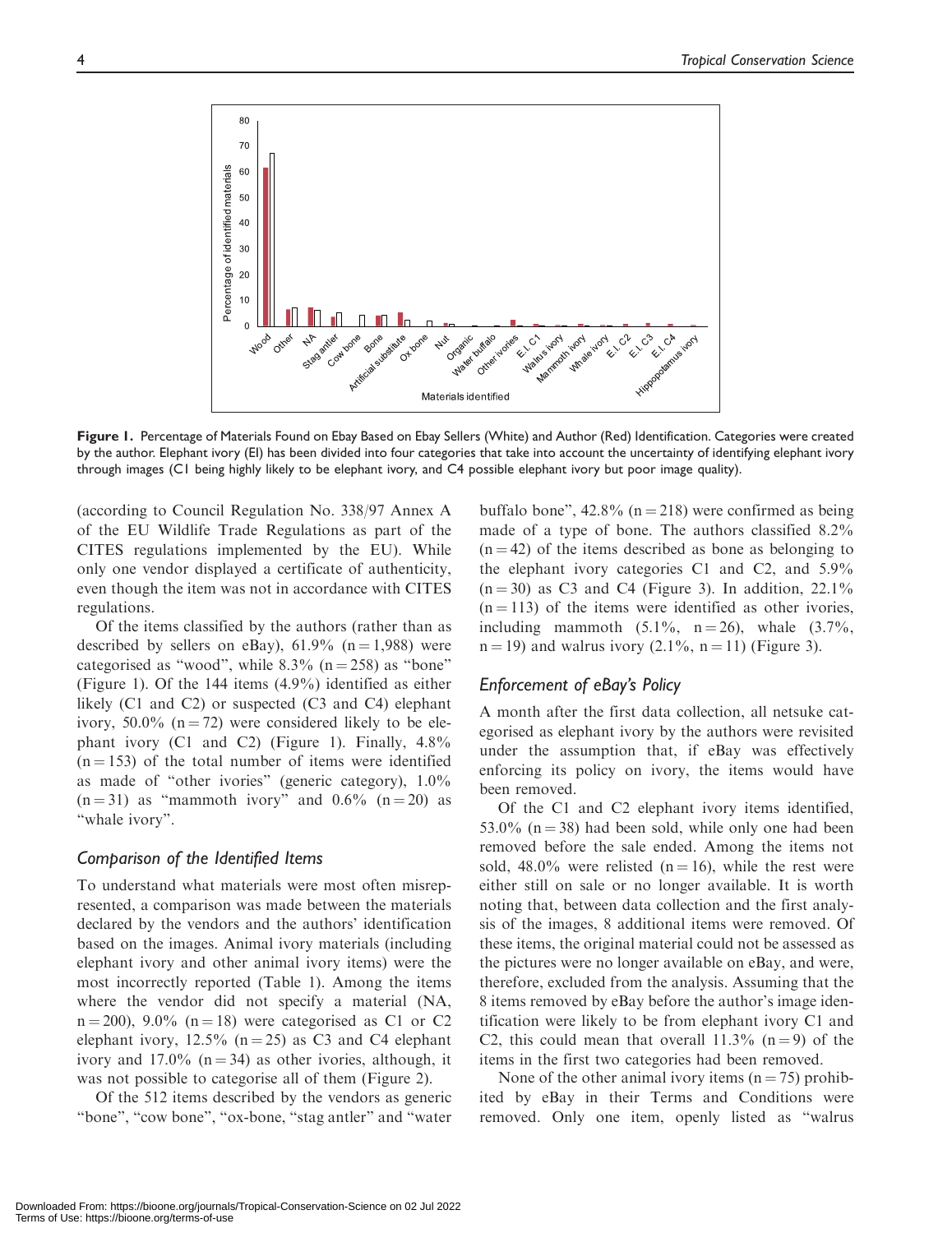| Vendors ID             | Author ID |     |                |                |     |              |         |        |       |
|------------------------|-----------|-----|----------------|----------------|-----|--------------|---------|--------|-------|
|                        | OAI       | E1  |                |                |     | Hippopotamus | Mammoth | Walrus | Whale |
|                        |           | CI  | C <sub>2</sub> | C <sub>3</sub> | C4  |              |         |        |       |
| Animal ivory           | 0.0       | 0.0 | 0.0            | 0.0            | 0.0 | 0.0          | 0.0     | 0.0    | 0.0   |
| Artificial substitutes | 0.0       | 0.0 | 0.0            | 0.1            | 0.0 | 0.0          | 0.0     | 0.0    | 0.0   |
| <b>Bone</b>            | 1.6       | 0.1 | 0.1            | 0.1            | 0.0 | 0.0          | 0.0     | 0.3    | 0.2   |
| Cow bone               | 0.1       | 0.3 | 0.3            | 0.4            | 0.2 | 0.0          | 0.0     | 0.0    | 0.0   |
| Elephant ivory         | 0.0       | 0.0 | 0.0            | 0.0            | 0.0 | 0.0          | 0.0     | 0.0    | 0.0   |
| Mammoth tusk           | 0.0       | 0.0 | 0.0            | 0.0            | 0.0 | 0.0          | 0.0     | 0.0    | 0.0   |
| <b>NA</b>              | 0.5       | 0.3 | 0.3            | 0.3            | 0.5 | 0.3          | 0.2     | 0.0    | 0.0   |
| <b>Nut</b>             | 0.0       | 0.1 | 0.0            | 0.1            | 0.1 | 0.0          | 0.0     | 0.0    | 0.0   |
| Organic                | 0.0       | 0.0 | 0.0            | 0.0            | 0.0 | 0.0          | 0.0     | 0.0    | 0.0   |
| Other                  | 0.1       | 0.1 | 0.0            | 0.0            | 0.0 | 0.0          | 0.0     | 0.0    | 0.0   |
| Ox bone                | 0.0       | 0.0 | 0.2            | 0.2            | 0.1 | 0.0          | 0.0     | 0.0    | 0.4   |
| Stag antler            | 0.1       | 0.1 | 0.1            | 0.1            | 0.0 | 0.0          | 0.8     | 0.0    | 0.0   |
| Water buffalo          | 0.0       | 0.0 | 0.0            | 0.0            | 0.0 | 0.0          | 0.0     | 0.0    | 0.0   |
| Wood                   | 0.0       | 0.0 | 0.0            | 0.0            | 0.0 | 0.0          | 0.0     | 0.0    | 0.0   |

Table 1. Proportion of Identified Item Materials by the Author as Made of Ivory Including Other Animal Ivories (OAI) and Elephant Ivory (EI) in Each Category of Material Reported by the Vendors in the 'Primary Material' Section.



Figure 2. Percentage of Items Identified by the Author per Non-Identified (NA) Materials on Ebay. Categories were assigned by the author. Elephant ivory (E.I.) has been divided into four categories that take into account the uncertainty of identifying elephant ivory through images (C1 being highly likely to be elephant ivory, and C4 possible elephant ivory but poor image quality).

fang", was apparently taken down after the data was collected but before the authors could identify it from the images.

# **Discussion**

Netsuke are popular carved items found both on online and antique markets (ICPO-INTERPOL & IFAW, 2014; Kramer et al., 2017), and are made of a variety of natural materials ranging from elephant ivory to vegetable ivory or artificial materials such as resin and porcelain (Kramer et al., 2017; St. Aubyn, 1987). In this study, we found that netsuke made of elephant ivory, identified from images based on the

presence of Schreger lines, constituted a small portion of the overall number of items on sale (2.2%). However, the actual amount of elephant ivory advertised is likely to be higher, rising to 4.5%, if the unidentified items and the suspected elephant ivory items are included (i.e. elephant ivory items from categories C3 and C4).

As previous studies have also highlighted (ICPO-INTERPOL & IFAW, 2013, 2014), the generic category 'bone' was found to be the most misused, with the most frequently used terms being 'cow bone' and 'ox bone'. The only category, that did not include elephant ivory, was 'stag antler', most likely due to its characteristic morphology. However, it was found that one seller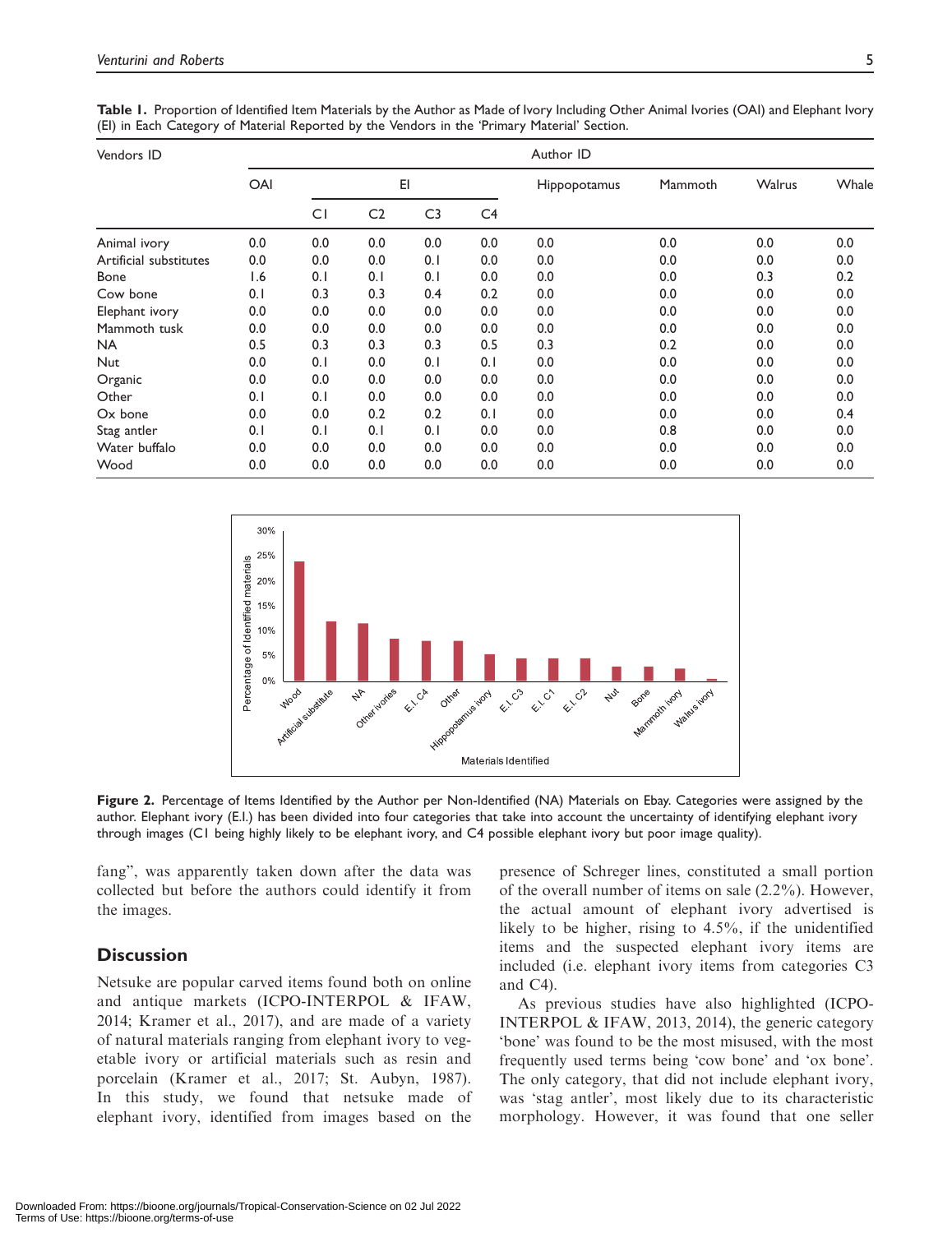

Figure 3. Percentage of Materials Identified by the Author SV for the Materials Identified by Ebay's Vendors as "Bone" (Red), "Cow Bone" (White), "Ox Bone"(Blue), "Stag Antler" (Black) and "Water Buffalo Bone"(Olive), Reported Under the Section "Primary Material." Elephant ivory (EI) has been divided into four categories that take into account the uncertainty of identifying elephant ivory through images (C1 being highly likely to be elephant ivory, and C4 possible elephant ivory but poor image quality).

used this category to identify a number of mammoth ivory items, whose characteristic colouration could be considered to resemble that of deer antler. During the analysis, it was also observed that the category 'bone' was used to describe most of the other animal ivories. Further, many items made of an artificial substitute were sold under 'bone', indicating either a lack of adequate identification skills by the sellers or the intent to make the item appear more valuable.

Turning to eBay's enforcement of their policy on ivory, 7.0% of the items observed were made of animal ivory (excluding elephant ivory from categories C3 and C4, but including all other animals ivory). This clearly indicates that, despite eBay's strict policy on Animal and Wildlife Products (eBay, 2018a), there is still an on-going trade in ivory, mostly concealed as other non-restricted materials. Moreover, in four instances the material of origin (e.g. ivory, tusk, walrus, whale) was stated by the sellers in the 'primary material' section violating eBay's listing conditions and policy (eBay, 2018b) without any noticeable intervention from the website's monitors; all four items were never removed during the one month period.

Due to the nature of netsuke, all elephant ivory found were carved, which according to CITES regulations can be traded for commercial purpose only when acquired pre-Convention ("antique" ivory; CITES Conf. 10.10 Rev. CoP18). However, none of the international sellers mentioned the need for CITES permit in the item description nor any of the UK sellers complied to Article 12 regulation (EU Regulation No 1007/2011) of the European Union or made any reference to the newly passed UK Ivory Act (2018), a landmark piece of legislation aimed at closing UK's domestic ivory markets. Given the small volume of ivory items, the absence of adequate certifications may be due to a lack of awareness of regulations and a limited understanding of the requirements for selling elephant ivory items (Yeo et al., 2017). However, given the significant coverage around the implementation of the UK's Ivory Act, this is likely to have significantly increased awareness.

### Implications for Conservation

Ivory is but one of a number of wildlife products sold on eBay (with varying degrees of legality), ranging from timber products and traditional medicines to live fish and orchids. To ensure that any trade is legal, platforms need to provide sufficient information on regulations and export requirements in their Term & Conditions for sellers and buyers, and support law enforcement by taking active actions in removing non-compliant listings. Further, e-companies should require sellers to provide evidence of the correct permits within advertisements (e.g. Article 10 certificates), and/or make buyers aware of the need for permits if required for trade (e.g. CITES export/import permits, phytosanitary certificates). In the UK, once the Ivory Act (2018) comes into force, it will prohibit the sale of elephant ivory, but for a few exemptions, such as items of the very highest quality that will require the application for appropriate certificates. Even at a basic level platforms could make it a requirement that sellers provide information as to whether the species is on the CITES Appendices; the platform preloved.co.uk has been doing this for a number of years.

After one month, it appears eBay had only removed between 1.3% and 6.9% of the elephant ivory items. Given eBay's own commitment to regulating the sale of ivory across its platforms (Coghlan, 2008; eBay,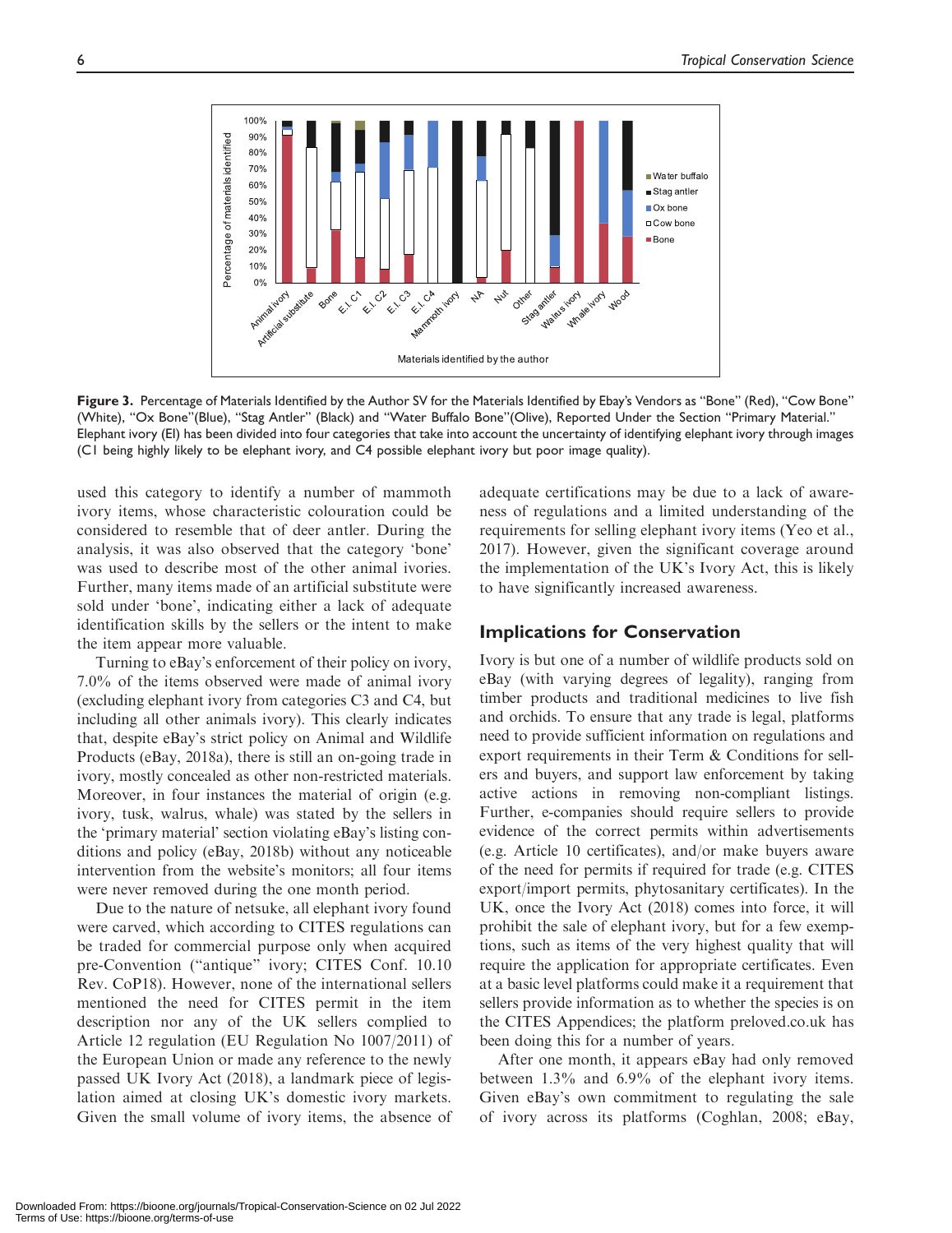2018a), and as a member of the Coalition to End Wildlife Trafficking Online (2016), we suggest eBay and other platforms focus more effort on this issue. Based on this study, such efforts could include the targeting of the "primary materials" and "description" sections. Further, reporting systems need to be significantly improved as, based on observations (Anon pers. comm., Roberts pers. obs.), when ivory and other potentially illegal wildlife products are reported through eBay's reporting system, very few are ever removed. However, given the number of people using online platforms, the challenge of detecting illegal activity is significant. Big etech companies, like eBay, have the resources, as well as importantly the data, that could be mobilised to tackle this challenge of illegal wildlife trade. Identification of key words and phases using data analytic tools is likely to support the identification of illegal wildlife products being traded online, or at the very least reduce the numbers of items needed to be manually searched. However, key words and phrases are not the only attributes of an item for sale that can be targeted to increase identification. Hernandez-Castro and Roberts (2015) used often overlooked data associated within items, such as postage cost and feedback scores, to identify potentially illegal elephant ivory with a 93% success rate. While others (e.g. IFAW, 2020; Loos & Ernst, 2013) have focused on image-recognition with varying levels of success. It is likely that a combination of these approaches will be required to significantly impact the illegal online wildlife trade.

Finally, to have confidence in the global response to the illegal wildlife trade, including online trade, greater transparency and monitoring of interventions is required. To our knowledge, this is the first study that has looked at the success of a policing policy related to cyber-enabled illegal wildlife trade, as such more work is required.

#### Acknowledgments

The authors would like to thank Emelyne Potier for taking part in the Kappa analysis, and Lorenzo Vignati for providing computational support.

#### Ethical Standards

This study received ethical approval from the Research and Ethics Committee of the School of Anthropology and Conservation, University of Kent, and followed the ethical standards of the Economic and Social Research Council, and the Ethics Guidelines for Internet-mediated Research of The British Psychological Society.

#### Declaration of Conflicting Interests

The author(s) declared no potential conflicts of interest with respect to the research, authorship, and/or publication of this article.

#### Funding

The author(s) received no financial support for the research, authorship, and/or publication of this article.

#### ORCID iDs

Sofia Venturini **b** <https://orcid.org/0000-0002-0979-0761> David L. Roberts **D** <https://orcid.org/0000-0001-6788-2691>

#### **References**

- Alfino, S., & Roberts, D. L. (2020). Code word usage in the online ivory trade across four European Union member states. Oryx, 54(4), 494–498.
- Bennett, E. L. (2015). Legal ivory trade in a corrupt world and its impact on African elephant populations. Conservation Biology: The Journal of the Society for Conservation Biology, 29(1), 54–60.
- Coalition to End Wildlife Trafficking Online. (2016). [https://](https://www.endwildlifetraffickingonline.org/) [www.endwildlifetraffickingonline.org/](https://www.endwildlifetraffickingonline.org/)
- Coghlan, A. (2008). eBay moves to ban sales of ivory. New Scientist, 200(2679), 10.
- eBay. (2018a). Animal products policy. [https://www.ebay.co.](https://www.ebay.co.uk/help/policies/prohibited-restricted-items/animal-products-policy?id=5046) [uk/help/policies/prohibited-restricted-items/animal-prod](https://www.ebay.co.uk/help/policies/prohibited-restricted-items/animal-products-policy?id=5046) ucts-policy? $id = 5046$
- eBay. (2018b). Prohibited and restricted items policy 264. [http://](http://sellercentre.ebay.co.uk/prohibited-and-restricted-items) [sellercentre.ebay.co.uk/prohibited-and-restricted-items](http://sellercentre.ebay.co.uk/prohibited-and-restricted-items)
- Espinoza, E. O., Mann, M. J., & Goddard, K. W. (1992). Identification guide for ivory and ivory substitutes. World Wide Fund.
- Grieser-Johns, A., & Thomson, J. (2005). Going, going, gone: The illegal trade in wildlife in east and southeast Asia. World Bank.
- Haken, J. (2011). Transnational crime in the developing world. Global Financial Integrity.
- Hernandez-Castro, J., & Roberts, D. L. (2015). Automatic detection of potentially illegal online sales of elephant ivory via data mining. PeerJ Computer Science, 1, e10.
- ICPO-INTERPOL, IFAW. (2013). Project web: An investigation into the ivory trade over the internet within the European Union. Interpol.
- ICPO-INTERPOL, IFAW. (2014). Wanted–dead or alive: Exposing online wildlife trade. Interpol.
- International Fund for Animal Welfare. (2007). Bidding for extinction.
- Ivory Act. (2018). [https://www.legislation.gov.uk/ukpga/2018/](https://www.legislation.gov.uk/ukpga/2018/30/contents/enacted) [30/contents/enacted](https://www.legislation.gov.uk/ukpga/2018/30/contents/enacted)
- Karesh, W. B., Cook, R. A., Bennett, E. L., & Newcomb, J. (2005). Wildlife trade and global disease emergence. Emerging Infectious Diseases, 11(7), 1000–1002.
- Kramer, R, Sawyer, R, Amato, S, LaFontaine, P (2017) The US elephant ivory market: A new baseline. TRAFFIC.
- Krishnasamy, K., & Stoner, S. (2016). Trading faces: A rapid assessment on the use of Facebook to trade wildlife in peninsular Malaysia. TRAFFIC.
- Lau, W., Crook, V., Musing, L., Guan, J., & Xu, L. (2016). A rapid survey of UK ivory markets. TRAFFIC.
- Loos, A., & Ernst, A. (2013). An automated chimpanzee identification system using face detection and recognition. EURASIP Journal on Image and Video Processing,  $2013(1)$ , 49.